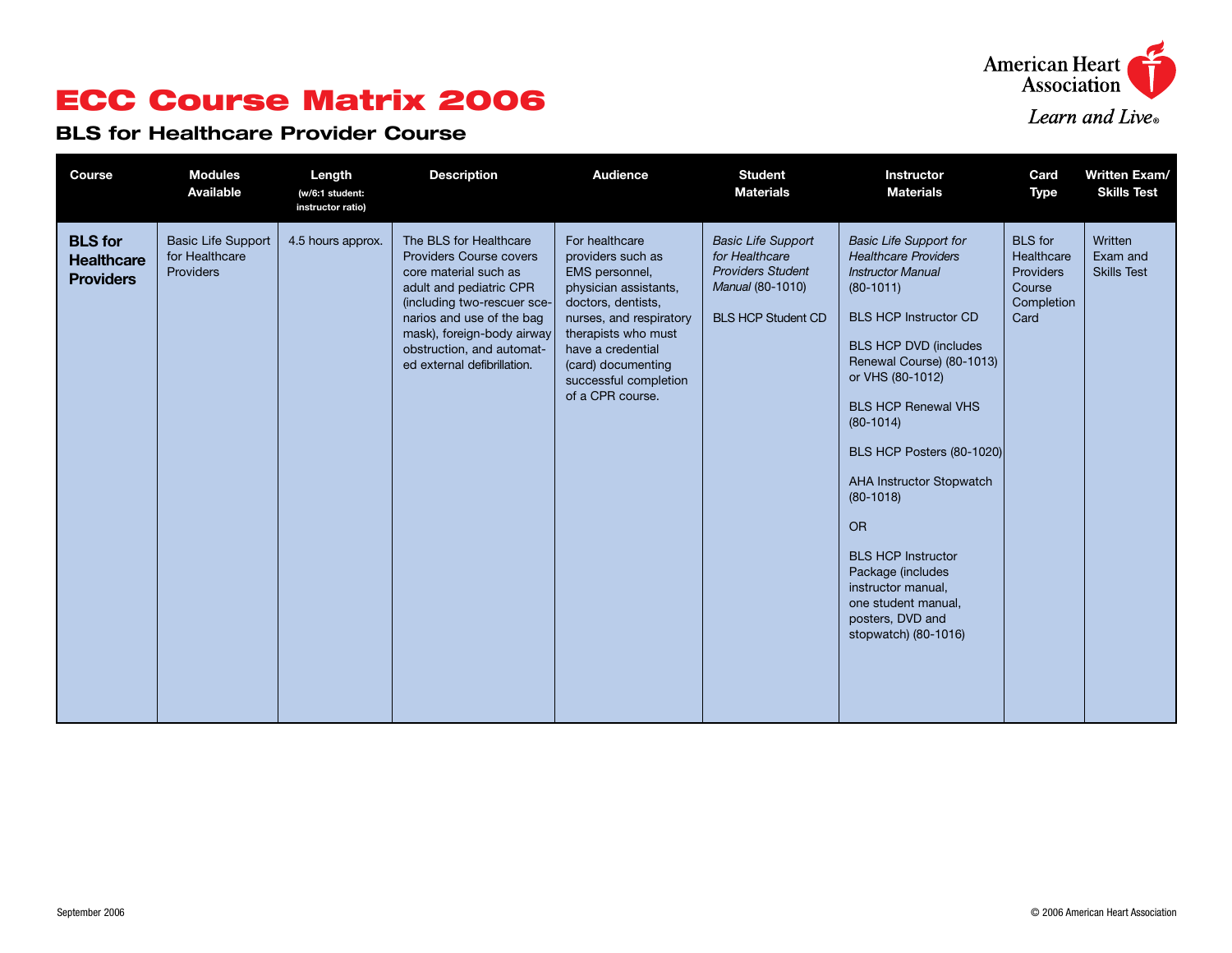### Health & Safety/Workplace Courses

| <b>Course</b>                         | <b>Modules</b><br><b>Available</b>                                                                                                                                            | Length<br>(w/6:1 student:<br>instructor ratio)                                                                  | <b>Description</b>                                                                                                                                                                                                                                                                                                                              | <b>Audience</b>                                                                                                                                          | <b>Student</b><br><b>Materials</b>                                                                                                                                                                                                                                                                                                                                                                                                     | <b>Instructor</b><br><b>Materials</b>                                                                                                                                                                                                                                                                  | Card<br><b>Type</b>                                            | Written Exam/<br><b>Skills Test</b>                                          |
|---------------------------------------|-------------------------------------------------------------------------------------------------------------------------------------------------------------------------------|-----------------------------------------------------------------------------------------------------------------|-------------------------------------------------------------------------------------------------------------------------------------------------------------------------------------------------------------------------------------------------------------------------------------------------------------------------------------------------|----------------------------------------------------------------------------------------------------------------------------------------------------------|----------------------------------------------------------------------------------------------------------------------------------------------------------------------------------------------------------------------------------------------------------------------------------------------------------------------------------------------------------------------------------------------------------------------------------------|--------------------------------------------------------------------------------------------------------------------------------------------------------------------------------------------------------------------------------------------------------------------------------------------------------|----------------------------------------------------------------|------------------------------------------------------------------------------|
| <b>Heartsaver</b><br><b>CPR</b>       | <b>Adult/Child CPR</b><br>and Choking<br>Optional:<br>Infant CPR and<br>Choking<br><b>Adult Child CPR</b><br><b>With Mask</b><br>Infant CPR With<br><b>Mask</b>               | 3 hours approx.<br>2 hours without<br>Infant CPR                                                                | The Heartsaver CPR<br>Course teaches CPR and<br>relief of choking in adults<br>and children, and infant<br>CPR and relief of choking.<br>and use of barrier devices<br>for all ages.                                                                                                                                                            | For those who have a<br>duty to respond to a<br>cardiac emergency<br>because of job respon-<br>sibilities or regulatory<br>requirements.                 | <b>Heartsaver CPR</b><br><b>Student Workbook</b><br>$(80-1021)$<br><b>Heartsaver Student</b><br><b>CD</b><br><b>Adult CPR Reminder</b><br>Child & Infant CPR<br>Reminder                                                                                                                                                                                                                                                               | Heartsaver and Family &<br><b>Friends Instructor Manual</b><br>$(80-1077)$<br>Heartsaver and Family &<br><b>Friends Instructor CD</b><br><b>Heartsaver CPR DVD</b><br>(80-1023) or<br>VHS (80-1022)<br><b>Heartsaver Posters</b><br>$(80-1065)$<br><b>AHA Instructor Stopwatch</b><br>$(80-1018)$      | Heartsaver<br><b>CPR</b><br>Course<br>Completion<br>Card       | <b>Skills Test</b>                                                           |
| <b>Heartsaver</b><br><b>AED</b>       | <b>Adult/Child CPR</b><br>With Mask and<br>Choking<br><b>Adult/Child AED</b><br>Optional:<br>Infant CPR With<br>Mask and Choking                                              | 31/2 hours approx.<br>2 1/2 hours with-<br>out Infant CPR                                                       | The Heartsaver AED<br>Course teaches CPR,<br>AED use, relief of choking<br>in adults and children,<br>and infant CPR and relief<br>of choking, and use of<br>barrier devices for all ages.                                                                                                                                                      | For those who have<br>a duty to respond to<br>a cardiac emergency<br>because of job respon-<br>sibilities or regulatory<br>requirements.                 | <b>Heartsaver AED</b><br><b>Student Workbook</b><br>$(80-1024)$<br><b>Heartsaver Student</b><br><b>CD</b><br>Adult CPR & AED<br>Reminder<br>Child & Infant CPR &<br><b>AED Reminder</b>                                                                                                                                                                                                                                                | Heartsaver and Family &<br><b>Friends Instructor Manual</b><br>$(80-1077)$<br>Heartsaver and Family &<br>Friends Instructor CD<br>Heartsaver AED DVD (80-<br>1026) or<br>VHS (80-1025)<br><b>Heartsaver Posters</b><br>$(80-1065)$<br><b>AHA Instructor Stopwatch</b><br>$(80-1018)$                   | Heartsaver<br><b>AED</b><br>Course<br>Completion<br>Card       | <b>Skills Test</b>                                                           |
| <b>Heartsaver</b><br><b>First Aid</b> | <b>Adult First Aid</b><br>Optional:<br>Environmental<br>Emergencies<br><b>Adult/Child CPR</b><br><b>With Mask</b><br><b>Adult/Child AED</b><br>Infant CPR With<br><b>Mask</b> | All modules:<br>71/2 hours approx.<br>61/2 hours without<br>infant CPR<br>First Aid only:<br>31/2 hours approx. | The Heartsaver First<br>Aid Course teaches<br>how to manage illness<br>and injuries in the<br>first few minutes until<br>professional help arrives.<br>Course content includes<br><b>General Principles,</b><br>Medical Emergencies,<br>and Injury Emergencies.<br>Optional topics include<br>CPR and AED,<br>and Environmental<br>Emergencies. | For those who have<br>a duty to respond to<br>a first aid or cardiac<br>emergency because<br>of job responsibilities<br>or regulatory require-<br>ments. | <b>Heartsaver First Aid</b><br>With CPR and AED<br><b>Student Workbook</b><br>$(80-1058)$<br><b>OR</b><br><b>Heartsaver First Aid</b><br><b>Student Workbook</b><br>$(80-1042)$<br><b>Heartsaver Student CD</b><br><b>Heartsaver First Aid</b><br>Quick Reference Guide<br>$(80-1057)$<br>Adult CPR & AED<br>Reminder (only includ-<br>ed with 80-1058)<br>Child & Infant CPR &<br><b>AED Reminder (only</b><br>included with 80-1058) | Heartsaver and Family &<br><b>Friends Instructor Manual</b><br>$(80-1077)$<br>Heartsaver and Family &<br><b>Friends Instructor CD</b><br>Heartsaver First Aid Video<br>DVD (80-1044) or<br>VHS (80-1043)<br><b>Heartsaver Posters</b><br>$(80-1065)$<br><b>AHA Instructor Stopwatch</b><br>$(80-1018)$ | Heartsaver<br><b>First Aid</b><br>Course<br>Completion<br>Card | <b>Written Test</b><br>(First Aid)<br><b>Skills Test</b><br>(CPR and<br>AED) |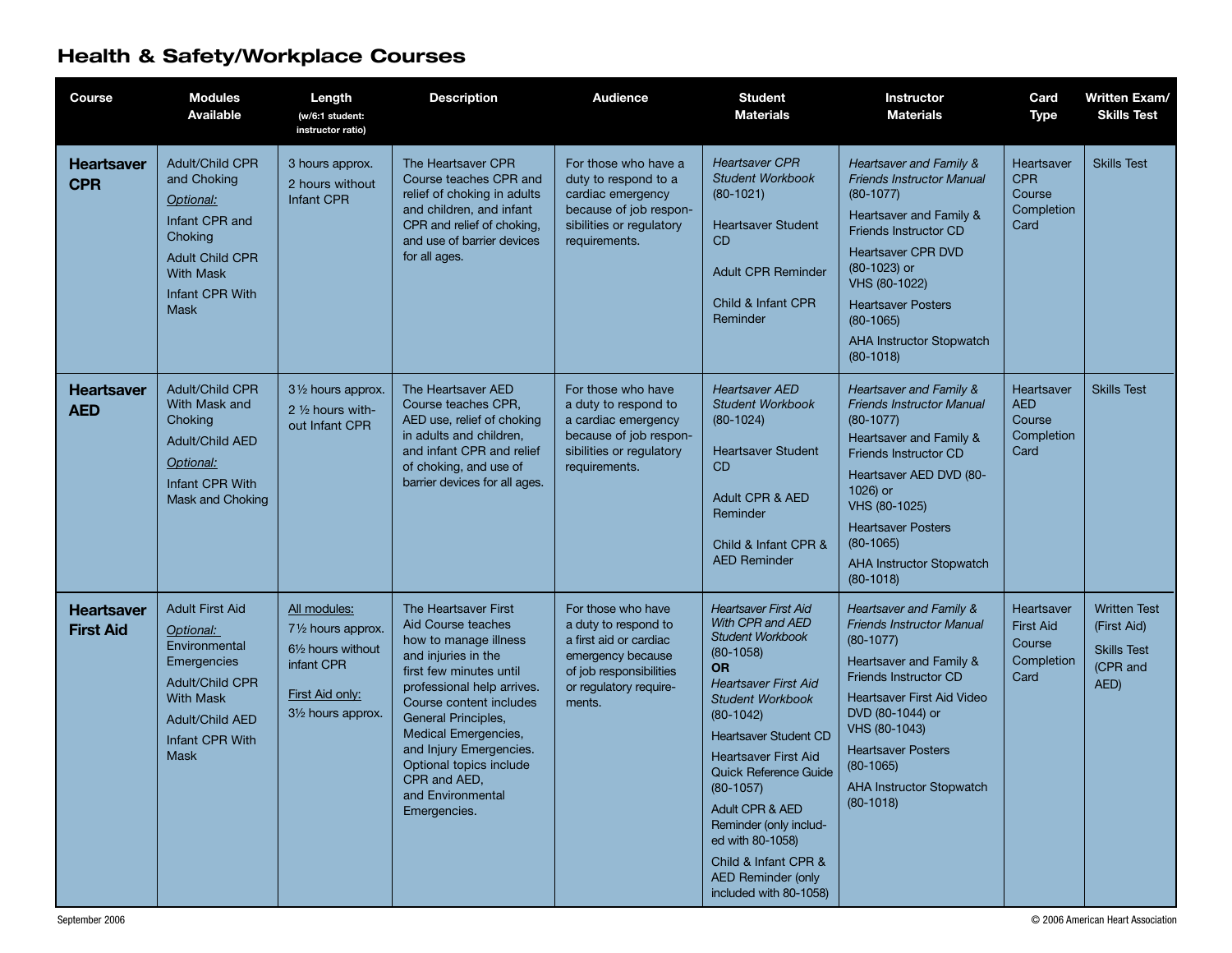### Health & Safety/Workplace Courses

| Course                                                    | <b>Modules</b><br>Available                                                                                                                                                                                                                                     | Length<br>(w/6:1 student:<br>instructor ratio)                   | <b>Description</b>                                                                                                                                                                                                                                                                                                                                         | <b>Audience</b>                                                                                                                                                                                                                                                                                                                                   | <b>Student</b><br><b>Materials</b>                                                                                                                                                                                                                                                     | <b>Instructor</b><br><b>Materials</b>                                                                                                                                                                                                                                                                                       | Card<br>Type                                                                | <b>Written Exam/</b><br><b>Skills Test</b>                                   |
|-----------------------------------------------------------|-----------------------------------------------------------------------------------------------------------------------------------------------------------------------------------------------------------------------------------------------------------------|------------------------------------------------------------------|------------------------------------------------------------------------------------------------------------------------------------------------------------------------------------------------------------------------------------------------------------------------------------------------------------------------------------------------------------|---------------------------------------------------------------------------------------------------------------------------------------------------------------------------------------------------------------------------------------------------------------------------------------------------------------------------------------------------|----------------------------------------------------------------------------------------------------------------------------------------------------------------------------------------------------------------------------------------------------------------------------------------|-----------------------------------------------------------------------------------------------------------------------------------------------------------------------------------------------------------------------------------------------------------------------------------------------------------------------------|-----------------------------------------------------------------------------|------------------------------------------------------------------------------|
| <b>Heartsaver</b><br><b>Pediatric</b><br><b>First Aid</b> | <b>Pediatric First Aid</b><br>Asthma Care<br>Training for<br>Childcare Providers<br><b>Adult/Child CPR</b><br><b>With Mask</b><br><b>Adult/Child AED</b><br>Optional:<br><b>Optional Pediatric</b><br><b>First Aid Topics</b><br>Infant CPR With<br><b>Mask</b> | 71/2 hours approx.<br>$6\frac{1}{2}$ hours without<br>infant CPR | The Heartsaver Pediatric<br><b>First Aid Course teaches</b><br>how to manage illness<br>and injuries in a child<br>in the first few min-<br>utes until professional<br>help arrives. Topics<br>include First Aid Basics,<br>Medical Emergencies,<br>Injury Emergencies,<br>Environmental<br>Emergencies, Optional<br>First Aid Topics, and CPR<br>and AED. | For those involved in<br>child care who have<br>a duty to respond to<br>a first aid emergency<br>because of job respon-<br>sibilities or regulatory<br>requirements, such as<br>child care workers,<br>teachers, foster care<br>workers, camp coun-<br>selors, youth organiza-<br>tions, and coaches for<br>children's sports orga-<br>nizations. | <b>Heartsaver Pediatric</b><br><b>First Aid Student</b><br>Workbook (80-1001)<br><b>Heartsaver Student CD</b><br><b>Heartsaver Pediatric</b><br><b>First Aid Quick</b><br>Reference Guide<br>$(80-1002)$<br>Adult CPR & AED<br>Reminder<br>Child & Infant CPR &<br><b>AED Reminder</b> | Heartsaver and Family &<br><b>Friends Instructor Manual</b><br>$(80-1077)$<br>Heartsaver and Family &<br><b>Friends Instructor CD</b><br><b>Heartsaver Pediatric First</b><br>Aid Video DVD (80-1007))<br>or<br>VHS (80-1003)<br><b>Heartsaver Posters</b><br>$(80-1065)$<br><b>AHA Instructor Stopwatch</b><br>$(80-1018)$ | Heartsaver<br>Pediatric<br><b>First Aid</b><br>Course<br>Completion<br>Card | <b>Written Test</b><br>(First Aid)<br><b>Skills Test</b><br>(CPR and<br>AED) |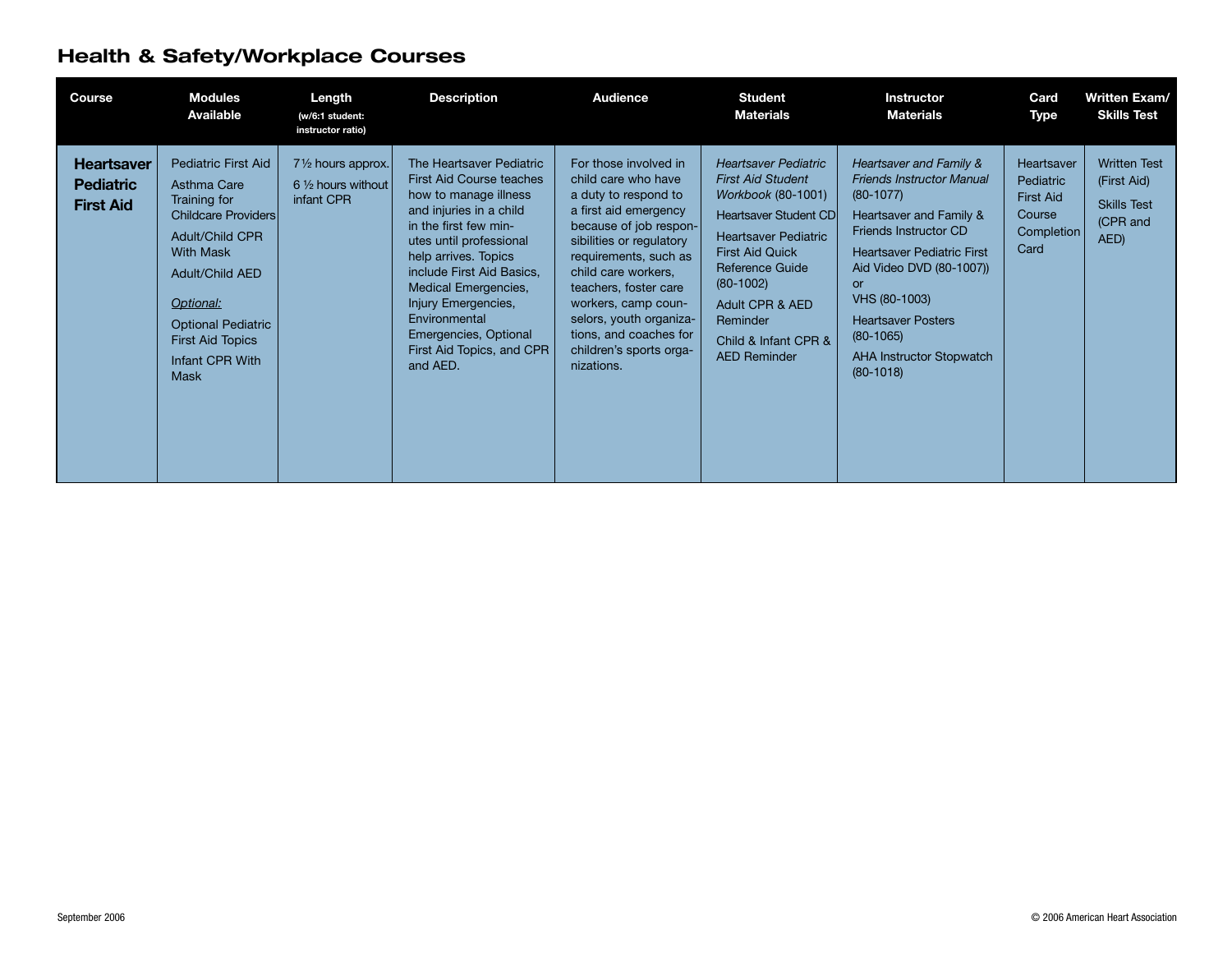#### Community Courses

| Course                                                                           | <b>Modules</b><br><b>Available</b>                                                                                                                                                        | Length<br>(w/6:1 student:<br>instructor ratio)                                                                                                                                                                                                         | <b>Description</b>                                                                                                                                                                                                                                                                                                                                                           | <b>Audience</b>                                                                                                                                                                                                                                       | <b>Student</b><br><b>Materials</b>                                                                                                                                                                           | Instructor<br><b>Materials</b>                                                                                                                                                                                                                                                            | Card<br>Type                                                           | Written Exam/<br><b>Skills Test</b> |
|----------------------------------------------------------------------------------|-------------------------------------------------------------------------------------------------------------------------------------------------------------------------------------------|--------------------------------------------------------------------------------------------------------------------------------------------------------------------------------------------------------------------------------------------------------|------------------------------------------------------------------------------------------------------------------------------------------------------------------------------------------------------------------------------------------------------------------------------------------------------------------------------------------------------------------------------|-------------------------------------------------------------------------------------------------------------------------------------------------------------------------------------------------------------------------------------------------------|--------------------------------------------------------------------------------------------------------------------------------------------------------------------------------------------------------------|-------------------------------------------------------------------------------------------------------------------------------------------------------------------------------------------------------------------------------------------------------------------------------------------|------------------------------------------------------------------------|-------------------------------------|
| <b>Heartsaver</b><br><b>CPR</b> in<br><b>Schools</b>                             | <b>Adult/Child CPR</b><br>and Choking<br>Optional:<br><b>Adult/Child AED</b><br>Infant CPR and<br>Choking<br><b>Adult/Child CPR</b><br><b>With Mask</b><br>Infant CPR With<br><b>Mask</b> | If teaching over<br>multiple class<br>periods, 6:1<br>student ratio does<br>not apply.<br>CPR only:<br>3 hours approx.<br>2 hours without<br>Infant CPR<br>With AED:<br>3 hours, 45<br>minutes approx.<br>2 hours, 45<br>minutes without<br>Infant CPR | The Heartsaver CPR in<br>Schools Course, tailored<br>to middle- and high-<br>school students, teaches<br>CPR and AED use, relief<br>of choking in adults and<br>children, and infant CPR<br>and relief of choking.                                                                                                                                                           | For middle- and high-<br>school students seek-<br>ing a credential in CPR<br>and AED.                                                                                                                                                                 | <b>Heartsaver CPR in</b><br><b>Schools Student</b><br><b>Workbook</b><br>$(80-1045)$<br><b>Heartsaver Student</b><br><b>CD</b><br>Adult CPR & AED<br>Reminder<br>Child & Infant CPR &<br><b>AED Reminder</b> | Heartsaver and Family &<br><b>Friends Instructor Manual</b><br>$(80-1077)$<br>Heartsaver and Family &<br><b>Friends Instructor CD</b><br>Heartsaver CPR in Schools<br>DVD (80-1047) or<br>VHS (80-1046)<br>Heartsaver Posters (80-1065)<br><b>AHA Instructor Stopwatch</b><br>$(80-1018)$ | Heartsaver<br>CPR in<br><b>Schools</b><br>Course<br>Completion<br>Card | <b>Skills Test</b>                  |
| <b>Family &amp;</b><br><b>Friends</b><br><b>CPR</b>                              | <b>Adult/Child CPR</b><br>and Choking<br>Optional:<br>Infant CPR and<br>Choking                                                                                                           | 21/2 hours approx.<br>1 hour,<br>15 minutes with-<br>out Infant CPR<br>Infant Only:<br>1 hour,<br>15 minutes<br>approx.                                                                                                                                | The Family & Friends<br>CPR program teaches<br>how to perform CPR in<br>adults, children, or infants<br>and how to help an adult,<br>child, or infant who is<br>choking.                                                                                                                                                                                                     | Family members,<br>friends and members<br>of the general commu-<br>nity who want to learn<br>CPR but do not need<br>a course completion<br>card.<br>This program also can<br>be a non-credentialed<br>option for middle- and<br>high-school students. | Family & Friends CPR<br><b>Student Book</b><br>$(80-1027)$<br><b>Adult CPR Reminder</b><br>Infant & Child CPR<br>Reminder                                                                                    | Heartsaver and Family &<br><b>Friends Instructor Manual</b><br>$(80-1077)$<br>Heartsaver and Family &<br><b>Friends Instructor CD</b><br>Family & Friends CPR DVD<br>(80-1031) or VHS (80-1030)<br><b>Heartsaver Posters</b><br>$(80-1065)$                                               | Participation<br>Card                                                  | <b>None</b>                         |
| <b>Family &amp;</b><br><b>Friends</b><br><b>First Aid for</b><br><b>Children</b> | <b>Child First</b><br>Aid and<br>Environmental<br>Emergencies                                                                                                                             | 45 minutes<br>approx.                                                                                                                                                                                                                                  | The new Family & Friends<br>First Aid for Children<br>program teaches how<br>to manage illness and<br>injuries in a child for the<br>first few minutes until<br>professional help arrives.<br>This program covers<br>such topics as preventing<br>injuries, recognizing and<br>treating basic first aid<br>emergencies, and relief<br>of choking in infants and<br>children. | For those caring for<br>infants and children,<br>such as family<br>members, babysitters,<br>and others providing<br>in-home care,<br>who want basic first<br>aid information but<br>who do not need a<br>course completion<br>credential.             | Family & Friends<br><b>First Aid for Children</b><br><b>Student Book</b><br>$(80 - 1034)$                                                                                                                    | Heartsaver and Family &<br><b>Friends Instructor Manual</b><br>$(80-1077)$<br>Heartsaver and Family &<br><b>Friends Instructor CD</b><br>Family & Friends First Aid<br>for Children DVD (80-1032)<br>or VHS (80-1033)                                                                     | Participation<br>Card                                                  | None                                |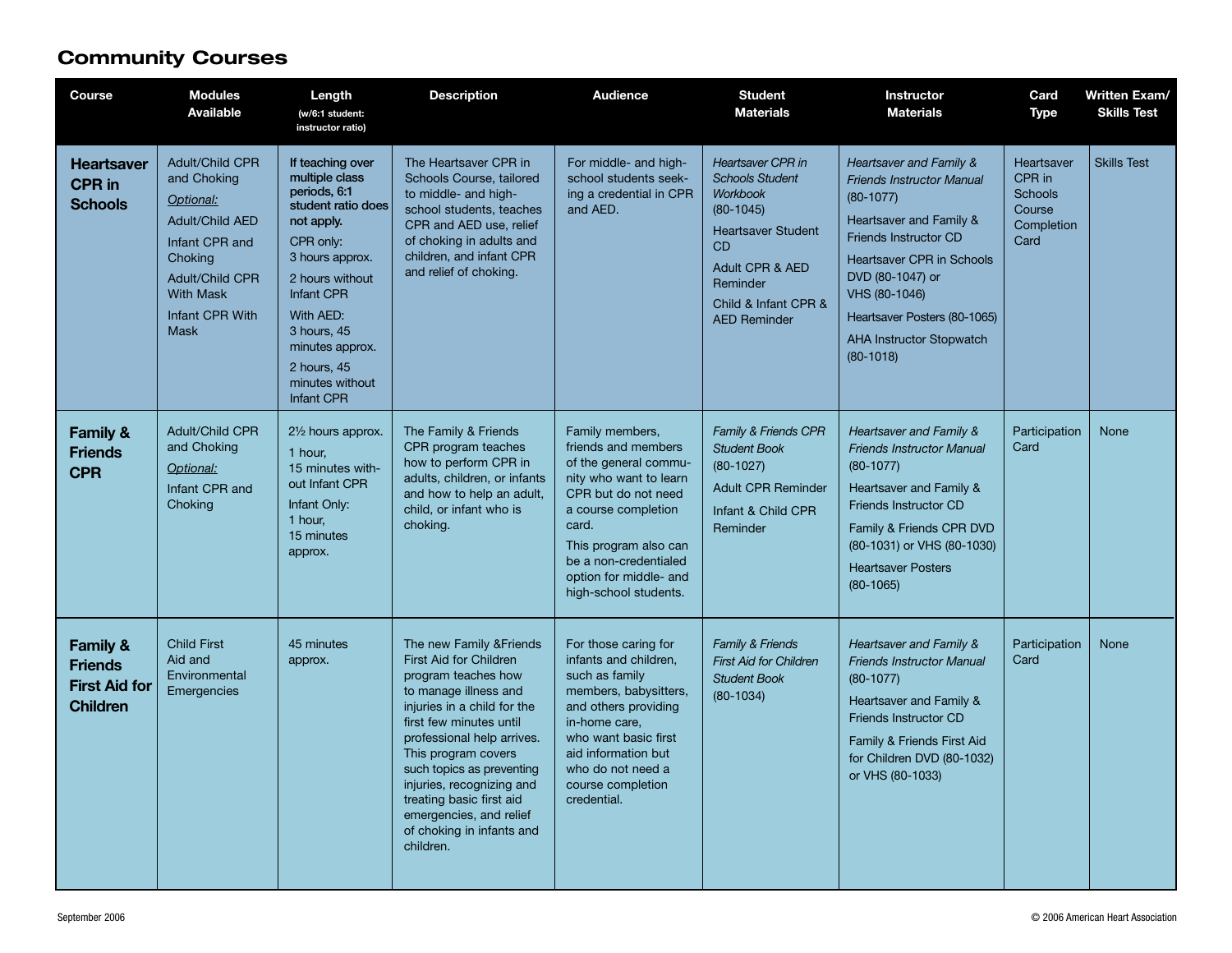| <b>Course</b>                                            | <b>Modules</b><br><b>Available</b>                                                | Length<br>(w/6:1 student:<br>instructor ratio)                                       | <b>Description</b>                                                                                                                                                                                                                                                                                                                                                                                                                                                                                                                                                                                                                                                                                                                                 | <b>Audience</b>                                                                                                                                                                                                                                                                          | <b>Student</b><br><b>Materials</b>                                                                                                                                         | Instructor<br><b>Materials</b>                                                                                                                                                                                                                                                                                                                                                                                                                                                                                                                                                                                                                       | Card<br><b>Type</b>                            | <b>Written Exam/</b><br><b>Skills Test</b>       |
|----------------------------------------------------------|-----------------------------------------------------------------------------------|--------------------------------------------------------------------------------------|----------------------------------------------------------------------------------------------------------------------------------------------------------------------------------------------------------------------------------------------------------------------------------------------------------------------------------------------------------------------------------------------------------------------------------------------------------------------------------------------------------------------------------------------------------------------------------------------------------------------------------------------------------------------------------------------------------------------------------------------------|------------------------------------------------------------------------------------------------------------------------------------------------------------------------------------------------------------------------------------------------------------------------------------------|----------------------------------------------------------------------------------------------------------------------------------------------------------------------------|------------------------------------------------------------------------------------------------------------------------------------------------------------------------------------------------------------------------------------------------------------------------------------------------------------------------------------------------------------------------------------------------------------------------------------------------------------------------------------------------------------------------------------------------------------------------------------------------------------------------------------------------------|------------------------------------------------|--------------------------------------------------|
| <b>ACLS for</b><br><b>Healthcare</b><br><b>Providers</b> | Advanced<br>Cardiovascular<br><b>Life Support</b>                                 | (w/6:1 student:<br>instructor ratio)<br>13 1/2 hours<br>approx., including<br>breaks | The American Heart<br><b>Association Advanced</b><br>Cardiovascular Life<br>Support course is totally<br>redesigned to incorporate<br>new science evidence<br>from the 2005 Guidelines<br>and a new teaching meth-<br>odology. Through the<br>ACLS course, healthcare<br>providers will enhance<br>their skills in the treatment<br>of the adult victim of a<br>cardiac arrest or other car-<br>diopulmonary emergen-<br>cies. ACLS emphasizes<br>the importance of basic<br>life support CPR to patient<br>survival; the integration of<br>effective basic life support<br>with advanced cardiovas-<br>cular life support interven-<br>tions; and the importance<br>of effective team interac-<br>tion and communication<br>during resuscitation. | For emergency,<br>intensive care, or<br>critical care healthcare<br>providers such as<br>physicians, nurses,<br>emergency medical<br>technicians, para-<br>medics, respiratory<br>therapists, and other<br>professionals who<br>may need to respond<br>to a cardiovascular<br>emergency. | <b>ACLS Provider</b><br><b>Manual (80-1088)</b><br><b>ACLS Provider CD</b><br><b>ACLS Precourse</b><br><b>Checklist</b><br><b>ACLS Pocket</b><br><b>Reference Card Set</b> | <b>Advanced Cardiovascular</b><br><b>Life Support ACLS</b><br>Instructor Manual (80-1086)<br><b>ACLS Instructor CD</b><br><b>ACLS Course Video</b><br>(includes renewal)<br>DVD (80-1090)<br>VHS (80-1091)<br>ACLS Poster Set (80-1082)<br><b>ACLS Algorithm Emergency</b><br>Cart Card Set (80-1083)<br><b>AHA Instructor Stopwatch</b><br>$(80-1018)$<br><b>OR</b><br><b>ACLS Instructor Package</b><br>(80-1087) (includes<br>Instructor Manual,<br>Instructor CD, two ACLS<br>Course Video-DVDs,<br>Provider Manual, Student<br>CD. Precourse Checklist.<br>two Pocket Reference<br>Cards, Emergency Cart<br>Cards, and an AHA Red<br>Stopwatch) | <b>ACLS</b><br>Provider<br>Card                | <b>Written Exam</b><br>and Skills<br><b>Test</b> |
| <b>ACLS EP</b>                                           | Advanced<br>Cardiovascular<br>Life Support for<br>Experienced<br><b>Providers</b> | 9-10 hours<br>approx.                                                                | The ACLS Experienced<br><b>Provider Course is</b><br>designed for seasoned<br>ACLS providers who<br>wish to renew their pro-<br>vider status. The course<br>provides a stimulus for<br>expert clinicians and<br>scientists to identify and<br>discuss resuscitation in<br>special circumstances.                                                                                                                                                                                                                                                                                                                                                                                                                                                   | Professionals, clinicians,<br>and scientists who must<br>respond to cardio-<br>vascular emergencies<br>and special resusci-<br>tation situations in the<br>workplace                                                                                                                     | <b>ACLS: The</b><br>Reference<br><b>Textbook</b><br>Strongly<br>recommended:<br><b>ECC Handbook</b>                                                                        | <b>ACLS EP</b><br><b>Instructor Manual</b>                                                                                                                                                                                                                                                                                                                                                                                                                                                                                                                                                                                                           | <b>ACLS EP</b><br>Course<br>Completion<br>Card | Written<br>Test and<br><b>Skills Test</b>        |

## Advanced Cardiovascular Life Support Courses